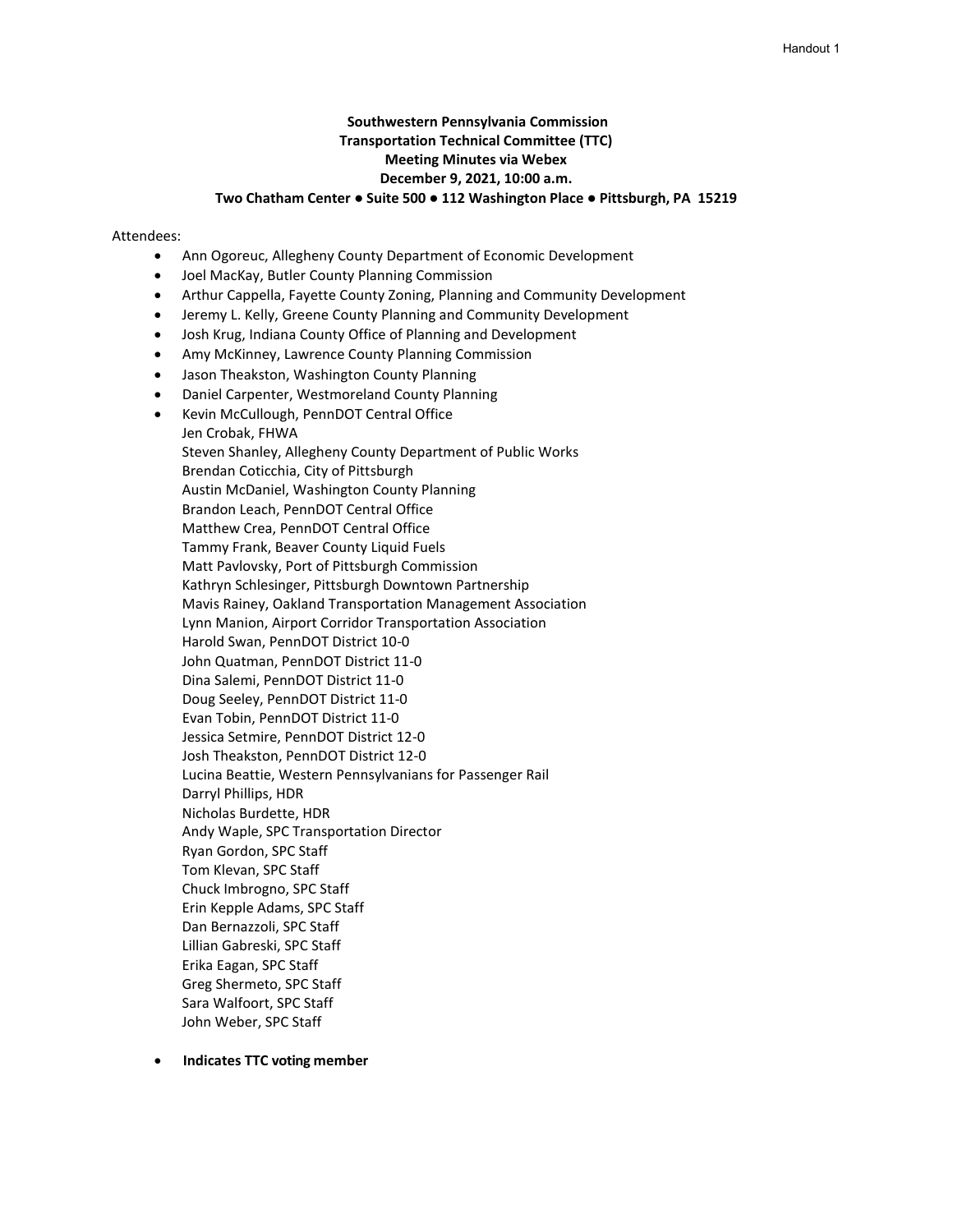### 1. **Call to Order**

Andy Waple called the meeting to order at 10:00 a.m. with a roll call for the TTC members.

### 2. **Public Comment**

There was no public comment.

### 3. **Action on November 18th TTC Meeting Minutes**

A motion was made by Ann Ogoreuc and seconded by Arthur Cappella to approve the minutes of the November 18<sup>th</sup> TTC meeting.

# 4. **FHWA/PennDOT Central Office, Program Center Report from Kevin McCullough, PennDOT Central Office and Jen Crobak, FHWA**

Jen Crobak began the report by mentioning that on November 30<sup>th</sup> FHWA and FTA approved the air quality conformity for the amendments to the long-range plan and the TIP for SPC. Jen thanked the SPC staff for putting together the documentation and for all the other efforts taken behind the scenes to prepare everything. Jen also discussed the new bipartisan infrastructure legislation, or the Infrastructure Investment and Jobs Act (IIJA), mentioning that FHWA has developed a new website which will be releasing information about the IIJA, including the appropriations once they are made available for the public. There will also be fact sheets about the IIJA on the website, as well as areas where comments can be made about implementation as well as a PowerPoint summary which discusses key provisions of the legislation and provides an overview or all the different features of the IIJA.

Kevin McCullough discussed the financial guidance which is upcoming for the TIP, stating that currently the guidance has been released, however it is still unofficial, and the official numbers still need to come from USDOT/FHWA. The estimates moving forward are based on financial guidance from previous Acts and Central Office is trying to get out planning numbers so that they may continue to develop the draft TIP and keep everything moving forward. On November 24<sup>th</sup>, Central Office released the updated financial guidance and earlier this week they released the bridge investment program numbers as well. The new additional bridge investment program funds will be implemented alongside the new SPIKE and TISMO funding for approval. The interstate management program is currently being shared with the interstate steering committee, which will be released to the planning partners later this month. Central Office is also waiting on the estimates for FY2022 funding, which will be shared with everyone once the apportionments are finalized with USDOT/FHWA. While there will be no financial guidance to go along with this additional funding for FY2022, there will be an increase in NHPP finding for 2022, while the bridge investment numbers will remain similar to the 2023 financial guidance funding numbers. STP will see a slight dip in funding due to set-asides in the legislation, however HSIP and CMAQ will see slight increases in funding. How this additional funding will be programmed will be up for discussion statewide, which could include just adding a line item and drawing down from them to maintain fiscal constraint, or from amending programs once apportionments become available. More details will be discussed once apportionments come through FHWA. Kevin also mentioned that updated transit financial guidance numbers will be available sometime during January,

Andy Waple expanded on the SPIKE apportionments, mentioning that a few new projects that will be picked up for funding, including the construction phase of Margaret Road in Armstrong County for about \$25 million, as well as approximately \$30 million for one of the phases of the Laurel Valley project. For the regional 12-year program for SPIKE funds, there will be \$5.1 billion in funding available for the state, while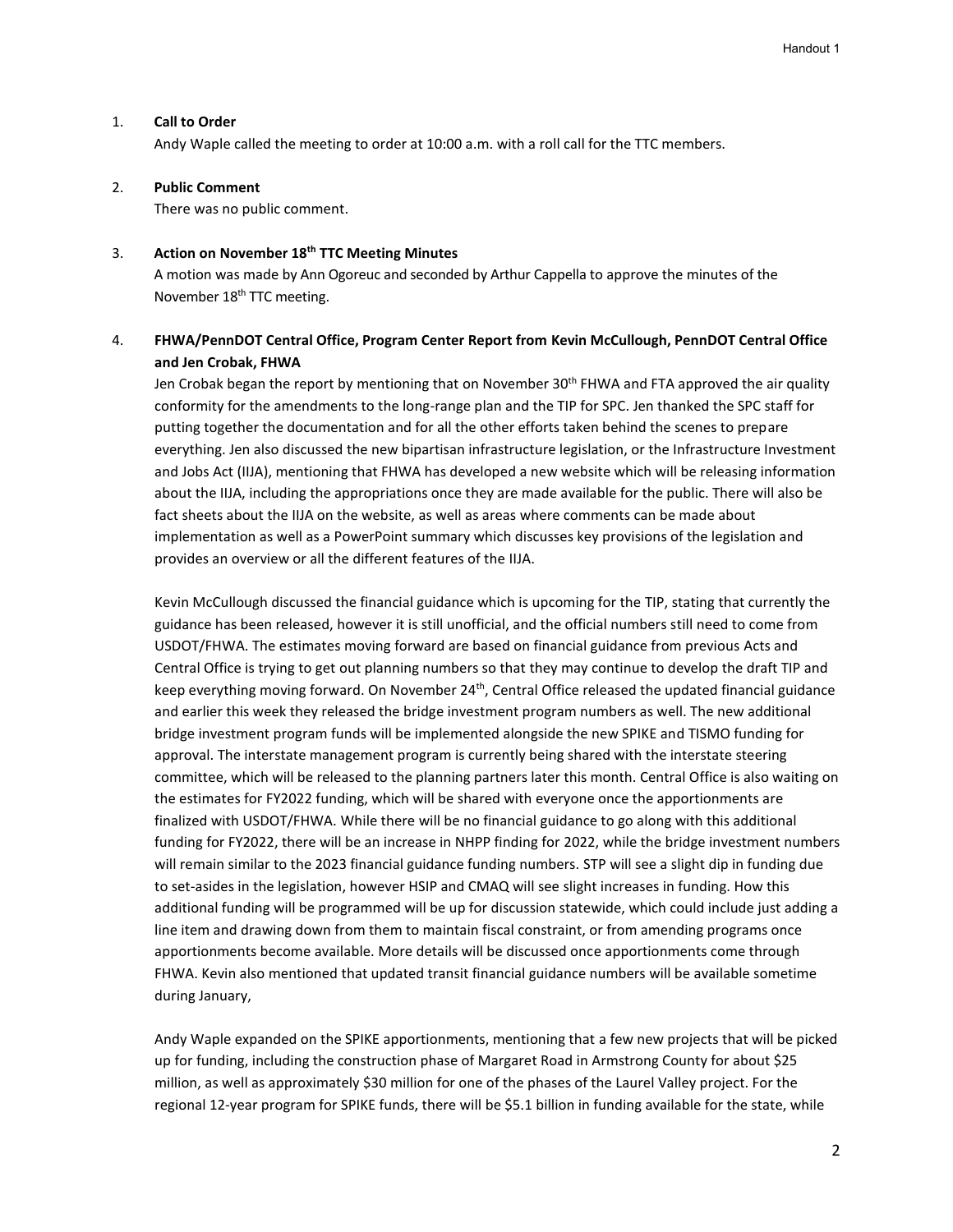the SPC region will only be allocated around \$308 million of the SPIKE funds, or around 6%. Andy mentioned how unacceptable this is, with the region usually expecting between 20-22% of the funds, and to receive less than 10% of the funding for the region is abysmal. There will be a meeting tomorrow with the Pennsylvania legislators, and this will be a major discussion point of those discussions.

### 5. **Action on Modifications to the 2021-2024 TIP**

#### A. PennDOT District 10-0

Harold Swan went over four administrative actions for PennDOT District 10-0. The first administrative action was for the resurfacing, restoration, and rehabilitation of PA 228 from northeast of Township Road #554 (Brewer Road) to 300 feet north of Township Road #557 (Sarver Road) in Clinton and Buffalo Townships, Butler County. The district requests to increase preliminary engineering and add \$85,000 (100% State) in FFY 2022 for inclusion of post construction stormwater management measures and the archaeology and historic structure research identified during the design field view. The source will be the SPC District 10 Highway/Bridge Line Item. The second administrative action was for a safety improvement project, which includes adding through lanes along the length of the project, turn lanes at various intersections, side road improvements, the addition of service roads for access control, drainage and guide rail upgrades, signal replacement, signage, and pavement markings along PA 228 (Mars Crider Road) from 500 feet east of its intersection with SR 3015 (Mars Valencia Road) to 1.0 mile east of its intersection with SR 3007 (Three Degree Road). Also included are sidewalks, Americans with Disabilities Act (ADA) ramps, bicycle consideration, and the addition of a roundabout on Three Degree Road in Adams Township, Butler County. The district requests to increase final design and add \$500,000 (80% Federal and 20% State) in FFY 2022 for design efforts associated with right-of-way plan revisions due to changes in planned surrounding land use, additional stormwater management design efforts, additional environmental mitigation plan development, and other unforeseen increases in the effort needed to finalize project plans. The source will be the SPC District 10 Highway/Bridge Line Item.

The third administrative action was for relocation and expansion of the existing park-and-ride facility at the intersection of PA 356 (South Pike Road) and SR 2017 (Silverville Road) in Buffalo Township, Butler County. The district requests to increase construction and add \$350,000 (80% Federal and 20% State) in FFY 2022 due to an increased pavement area for the parking lot to accommodate appropriate parking space layout, concrete island and curb layout adjustments, and increased excavation to provide an appropriate parking lot slope maximum grade that accommodates the ADA. The sources will be the SPC CMAQ Line Item (\$280,000 Federal) and the SPC District 10 Highway/Bridge Line Item (\$70,000 State). The fourth administrative action was for a bridge replacement project carries Township Road #372 (Taggart Road) over Slippery Rock Creek in Worth Township, Butler County. The district requests to defer construction from FFY 2023 to FFY 2024 due to delays in obtaining a completed and signed project agreement and necessary funding for the project. The source will be the STP Reserve Line Item.

Joel MacKay made a motion to approve the administrative actions from PennDOT District 10-0, which was seconded by Josh Krug. The motion was approved unanimously.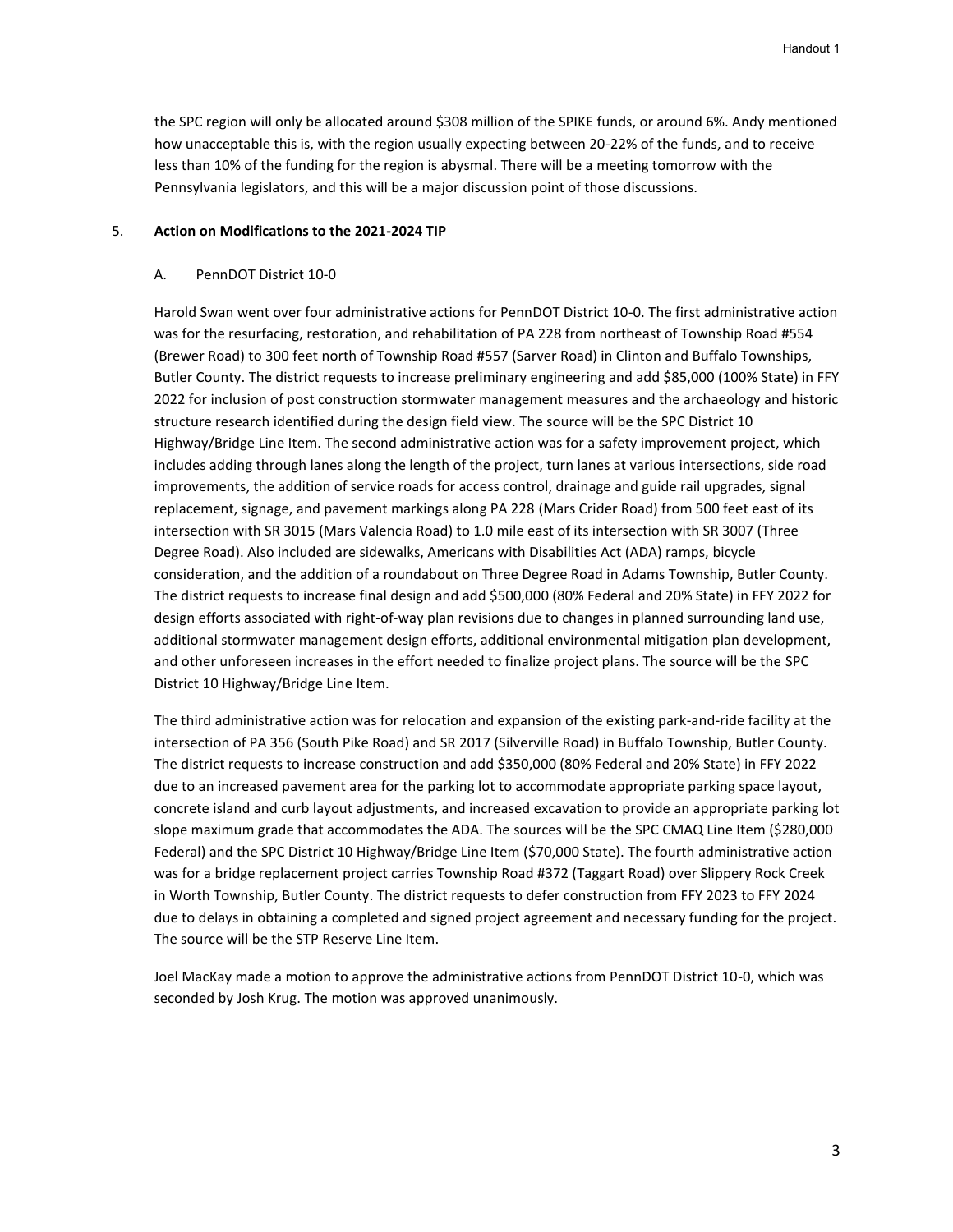### B. PennDOT District 11-0

John Quatman went over the three administrative actions for PennDOT District 11-0. The first administrative action was for a slide remediation - Stabilize slope, improve drainage and repave throughout state route, located on SR 4019, Mount Royal Boulevard in Hampton Township, Allegheny County. The district requests the addition of a utility phase and a right-of-way phase in FFY 2022, with the source of funding coming from the Betterment Reserve Allegheny County line item. The second administrative action was for a slide remediation, located on SR 2102, Forbes Road in Trafford Borough, Allegheny County. The district requests the addition of a right-of-way phase in FFY 2022, with the source of funding coming from the Betterment Reserve Allegheny County line item. The third administrative action was for widening to provide four standard lanes, median barrier; grade separation at the 31st Street Bridge and 40th Street Bridge intersection, located on 31st Street Bridge to Millvale Int. in the City of Pittsburgh, Allegheny County. The district requests to increase the construction phase, with the source of funding will come from Campbells Run Road project.

Ann Ogoreuc made a motion to approve the administrative actions from PennDOT District 11-0, which was seconded by Amy McKinney. The motion was approved unanimously.

### C. Transit TIP Amendment Summary

Tom Klevan went over the one action taken by the TOC, which was a new project called Ride Act to Shuttle. TOC programmed \$251,000 (\$201,000 of 5307 funds with \$42,000 of state operating funds and \$7,750 of local funding. The purpose of the project is to provide operating funds for the Ride Act to Shuttle, which will be granted to SPC as a part of their existing FTA program, and will pass those funds through the subrecipient program to ACTA.

### 6. **2023 TIP Update**

Ryan Gordon first went over the financial guidance for the 2023 TIP update, mentioning that this is the third iteration of the guidance with the passing of the IIJA. Ryan mentioned that these numbers are estimates so that we can stay on schedule for the preliminary draft TIP to be completed by the end of the calendar year. Additional work group meetings will be taking place as the financial numbers are still being released, since SPC has not been able to program any projects against the updated numbers. Ryan discussed a funding comparison guide, which related the updated estimates with the 2021 TIP finances. With the IIJA, there will be a 25.8% increase in funding over the 2021 TIP, bringing the region close to the 2019 TIP numbers. Compared to the original TIP guidance numbers from July, there has been a 46% increase in funding. Many of the increases in funding have come from the bridge portion, which is great for our region. Other increases will be in the NHPP funds, the Bridge Off-System funds, and some increases to HSIP and the TA program. Andy Waple mentioned that while we did receive a bump in Federal funds, there is no increase in State funds. Currently, we are looking to be between \$70-72 million down over the next 4 years, meaning there could become an issue with matching funds statewide over the next few years unless action is taken. Andy also mentioned that although there is an increase of \$323 million over the last TIP, there is still over \$600 million in carryover projects. This new TIP will be able to address many of the carryover projects, and possibly begin work on some new projects, however there will still be some cash flow issues involved.

Ryan Gordon then moved on to discuss the updated schedule for TIP workgroup meetings, mentioning that we've added an additional meeting to each district, totaling up to 7 work group meetings for each district. The 6<sup>th</sup> work group meeting for District 12-0 is upcoming on December 14<sup>th</sup> at 1 PM, while the 7<sup>th</sup> work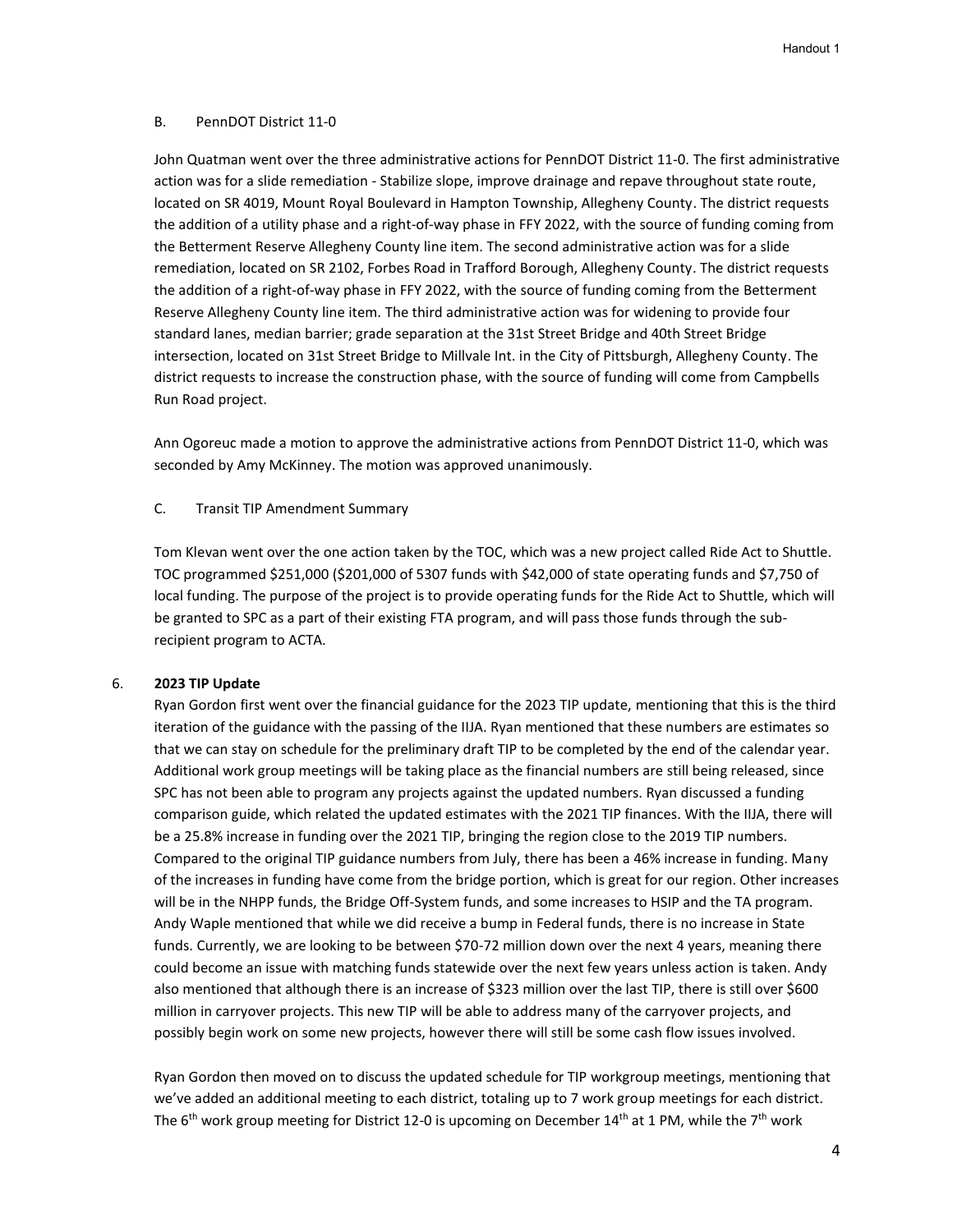group meeting for District 11-0 will take place on December 16<sup>th</sup> at 10 AM and the 7<sup>th</sup> work group meeting for District 10-0 will take place on December 20<sup>th</sup> at 1 PM. These meetings will discuss the Bridge Program and how to utilize that funding, with cash flow balancing some of the larger projects. Ryan mentioned his appreciation for all the work group participants and will share meeting materials within the next week. Ryan then discussed the CMAQ program, mentioning that during the November TTC meeting the final CMAQ evaluations were being discussed that afternoon. Ryan then presented the final application evaluations which came out of that committee which were approved for funding. These final applications will be presented to the commission at the upcoming meeting, and then after approval work will begin with Central Office to program the phases and years to the TIP for the accepted amounts. Andy Waple mentioned that with the IIJA there will be a slight bump in CMAQ, but it shouldn't affect the final approved applications at this time and no additional projects should be approved. Daniel Carpenter made a motion to approve the selected CMAQ projects for the draft 2023-2026 TIP program, which was seconded by Amy McKinney. The motion was passed unanimously.

Ryan Gordon then discussed the TA program update, mentioning that there has been an increase in the financial guidance for the TA program with the IIJA, however no changes will be made to the accepted projects from last month, and projects will still be forwarded for consideration to the Statewide program. SPC will be providing comments and recommendations on those projects in the hope that a few more projects will be funded by the Statewide program. Comments for those projects are due on January 7<sup>th</sup>, and then SPC will wait to see what the selections are from the Statewide program, and will then circle back to the list to look at what projects and funds we have remaining. With the passing of the IIJA, there will be a significant increase in TA funds, and internal discussions are ongoing as to what that means for the program. Under consideration is another round of TA in 2022, or whether to make some additional selections into the 2023 TIP.

There will also be some additional work done on the Kiski Junction project, which wasn't selected for funding by SPC, however there was agreement that it was a significant project to the region but the funding wasn't enough to make an impact to make it feasible. With the additional funding, there may be enough funding available to now make it feasible, but discussions are still ongoing. Andy Waple elaborated that the Kiski Junction project is a once in a lifetime opportunity to acquire a stretch of rail property to utilize for a regional trail connection. Armstrong County has been working with Allegheny County on this project, and overall it is a \$3.5 million acquisition. SPC believes it is a project worthy enough to place a significant amount of funding towards, as if it doesn't get acquired it will be sold off and become unrecoverable.

Amy McKinney asked why they only asked for \$350,000 from the TA program if the project costed \$3.5 million for acquisition. Ryan Gordon answered that they submitted for more money through the PennDOT TA program, which if both were accepted should have had close to enough funds to make the purchase. Between SPC, PennDOT, and DCNR, the project has been elevated to the point of being critical to act on, and with a combination of funding from all three sources would see the purchase become feasible. Determination still has to be made if that's the route we want to take, but the ability to do that is available. Lillian Gabreski elaborated further that conversations did come up about this during the TA application period, and because there was a limit of \$1 million for the program, they knew it would be impossible to fund the full \$3.5 million of the project through SPC's TA program. There was hope that through PennDOT and other means they could fully fund the project, and since they wouldn't be able to get the full funding through the SPC TA program, they could use the \$350,000 from the program for other parts of the project, such as construction of trails after acquisition. However, with the new intake of funding from IIJA, we have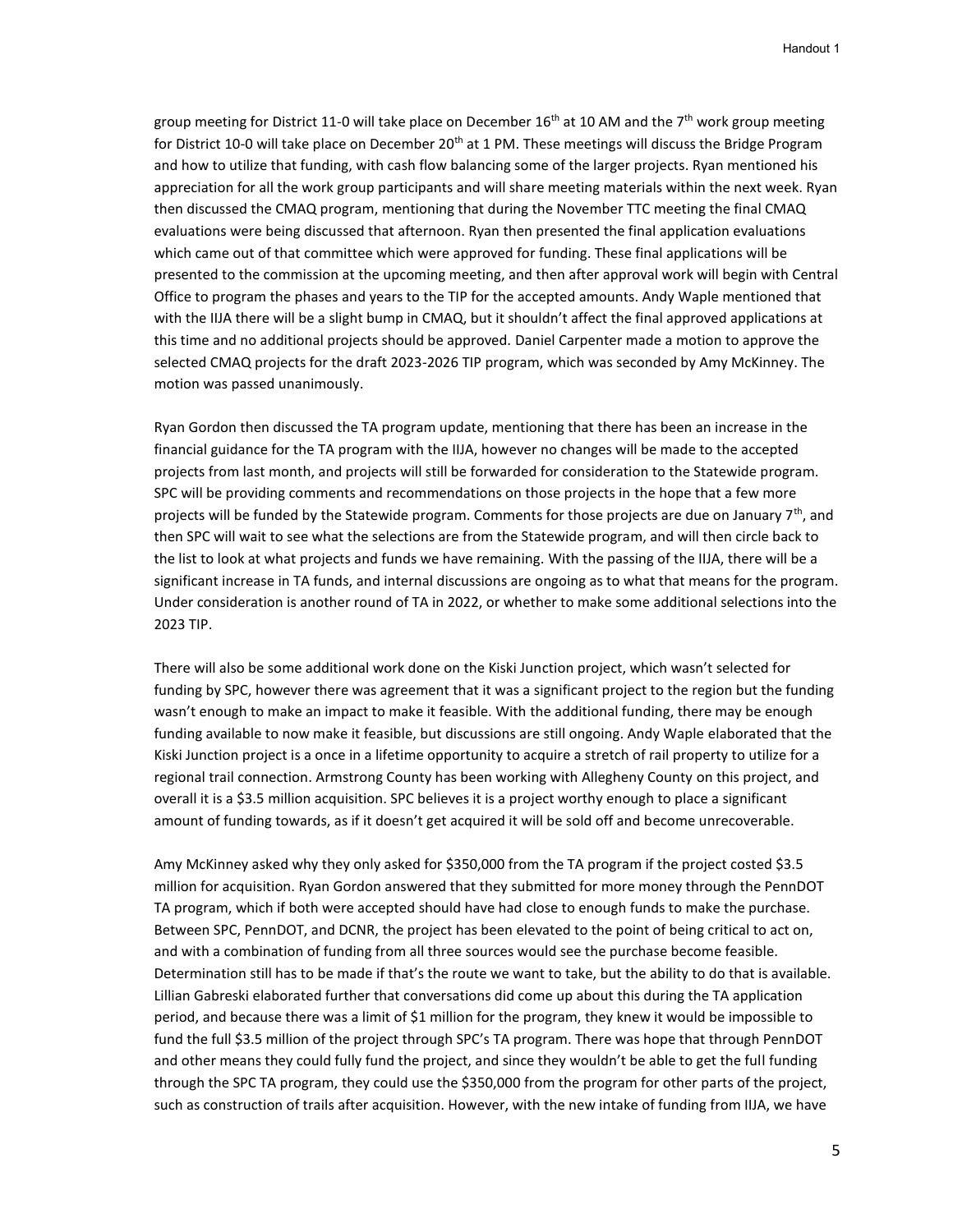been able to completely change how we are looking at funding this project. Ryan Gordon added that he would send around the handout from last month's meeting, which shows the TA projects that were and were not funded. He mentioned that the Kiski Junction project was a case all of its own, that it was known funding would be difficult, but SPC still wanted to advocate for its approval. However, with the influx of IIJA TA funds we may be able to add a significant amount of funding towards it. Andy Waple also thanked Daniel Carpenter for the support of the project, as it will greatly benefit Westmoreland County, and mentioned again that although not as big of an increase as 2023, there should still be an increase in TA funds for 2022, and if those funds aren't obligated they will be lost, so this project may be a good way to obligate these extra 2022 TA funds. Ryan Gordon mentioned that there are some projects in the pipeline still for additional 2022 funds, including Sheepskin Trail, but will be listening to conversations with Central Office to see what's next for the Kiski Junction project.

# 7. **Corridors of Regional Significance (CORS) – Route 28**

Andy Waple began by prefacing the Corridors of Regional Significance, mentioning that they are one of the strategies in place within the long-range plan and how SPC is working to build a framework of these higherlevel non-interstate routes in order to be able to apply and create better projects that span over multiple Counties and Districts. These studies will be able to provide tools and data for people in TIP work groups, and at the County and Municipal level in order to make better informed decisions on all aspects of each corridor. This is the first of the CORS studies, which is along Route 28, and while this one took a little it of time to get going, the next CORS studies will be coming at a quicker pace over the next few years. Ryan Gordon also mentioned that this was a very interdepartmental approach to this study, with safety and multimodal, freight, and data staff all contributing and providing expertise to the study.

John Weber began the presentation with some background to CORS, as these corridors connect activity centers across multiple counites and throughout Southwestern Pennsylvania. These corridors promote the multimodal movement of people and goods, critical to the quality of life and economic vitality of Southwestern PA. Historically, improvements made to corridors were aimed at solving specific issues, however the CORS will focus on strengthening communities holistically, rather than location by location. The purpose of the CORS is to identify the existing transportation conditions and other thoughts that should be considered when planning for future projects within the corridor, as well to better inform planning and coordination among agencies and municipalities, which will lead into the programming of funds.

SPC staff began work on the SR 28 Master Planning Framework in 2020, and was outlined into three sections: Introduction, Corridor Overview, and Segment Profile. The introduction discusses the purpose, goals, strategies, and context of the Master Planning Framework, the Corridor Overview helps to develop an introduction to the overall corridor, including relevant system-level details, such as corridor description, corridor context, and the corridor transportation system, and the Segment Profile helps to enhance holistic planning across a broader system by tailoring appropriate context of individual segments of the broader corridor and the various communities or areas they traverse. SR 28 was divided into four segments: Segment A from Clarion County Line to SR 85 in Rayburn Township, Armstrong County, Segment B from SR 85 to SR 356 in Buffalo Township, Butler County, Segment C from SR 356 to I-76 (PA Turnpike), and Segment D from I-76 to I-279 (Veterans Bridge). For each of the segments, the Segment Profile looked at a segment overview of land use, the transit and freight network, active transportation, resiliency, environmental features, and future projects. The Segment Profile also looked at segment collaboration between regional, county, and local plans, as well as segment travel details and traffic patterns, asset conditions, as well as an ability to highlight focus areas in issues such as congestion and safety,